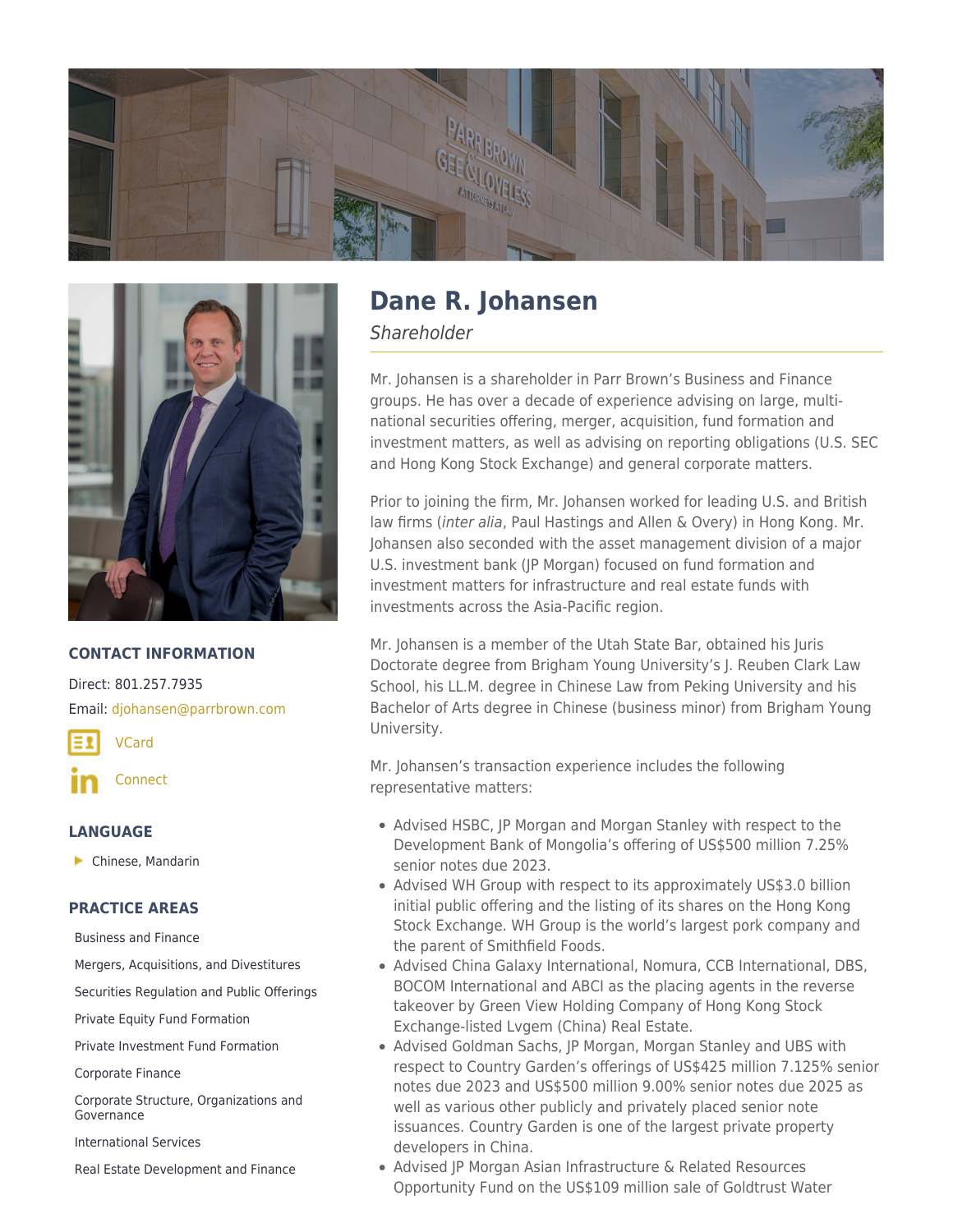## **EDUCATION**

- 2009, LL.M., Chinese Law, Peking University
- ▶ 2007, J.D., Brigham Young University, J. Reuben Clark Law School
- 2005, B.A., Chinese, Brigham Young University

### **BAR ADMISSIONS**

Utah

## **PROFESSIONAL ACTIVITIES**

**Utah State Bar** 

Holdings Limited, a Shenzhen-based water supply and waste water treatment firm, to the Hong Kong-listed China Water Affairs Group Limited.

- Advised Deutsche Bank and Standard Chartered Bank with respect to the offering by Global Cloud Xchange of US\$350 million 7.0% senior notes due 2019. Global Cloud Xchange operates the world's largest private undersea cable network and is a subsidiary of Reliance Communications.
- Advised Sino-Ocean Land Holdings Limited in relation its guarantees and the issuances by its subsidiary of US\$500 million 4.625% guaranteed notes due 2019 and US\$700 million 6.0% guaranteed notes due 2024. Sino-Ocean Land is one of the largest property developers in China and a subsidiary of the state-owned Sino-Ocean Group.
- Advised China Vanke in converting its B-shares, with a total market value of approximately US\$2.1 billion, into H-shares and listing the Hshares on the Hong Kong Stock Exchange. China Vanke is one of the largest private property developers in China.
- Advised Yadea Group Holdings Ltd. on its US\$166 million initial public offering and the listing of its shares on the Main Board of the Hong Kong Stock Exchange. The Yadea Group is one of the largest manufacturers of electronic two-wheeled vehicles in the world.
- Advised UBS, Merrill Lynch, DBS, ICBC and Macquarie with respect to the international offering of US\$400 million 5.125% notes due 2019 by China Overseas Grand Oceans Finance II guaranteed by China Overseas Grand Oceans Group Ltd. China Overseas Oceans Group is one of the largest state-owned property developers in China.
- Advised J.P. Morgan, Credit Suisse, UBS, BNP Paribas and China Merchants Securities in relation to the international offering of US\$350 million 10.25% senior notes due 2019 by Future Land Holdings Limited. Future Land is one of the largest property developers in the Yangtze River Delta.
- Advised Citigroup, UBS and CIMB with respect to the US\$214 million initial public offering and the listing on the Hong Kong Stock Exchange of the shares of Fu Shou Yuan International Group Limited. Fu Shou Yuan provides funeral and burial services in China.
- Advised Mingfa Group with respect to its international offering of US\$100 million 13.25% senior notes due 2018. The Mingfa Group focuses on commercial and residential property development and hotel operations in southern China.
- Advised Future Land Holdings with respect to its international offering of US\$200 million 10.25% notes due 2018.
- Advised Morgan Stanley, BNP Paribas, CICC, Standard Chartered, HSBC and CCBI with respect to the US\$400 million initial public offering and the listing on the Hong Kong Stock Exchange of the shares of Chinalco Mining Corporation. Chinalco Mining is a subsidiary of the Aluminum Corporation of China, one of the largest aluminum producers in the world, and is focused on developing and operating a pre-production copper project (Toromocho) in Peru.
- Advised China SCE Properties with respect to its international offering of US\$350 million 11.5% senior notes due 2017 and its five-year RMB982 million RMB-denominated, U.S. dollar settled, bonds (ranked the deal of the year by Finance Asia). China SCE is a large property developer focused on the Western Taiwanese Strait region of China.
- Advised Yuzhou Properties Company Limited with respect to its international offering of US\$250 million 11.75% senior notes due 2017. Yuzhou develops and operates properties in the Yangtze River Delta, Bohai Rim, West Strait Economic Zone, Central China and other regions, including in China's southwest.